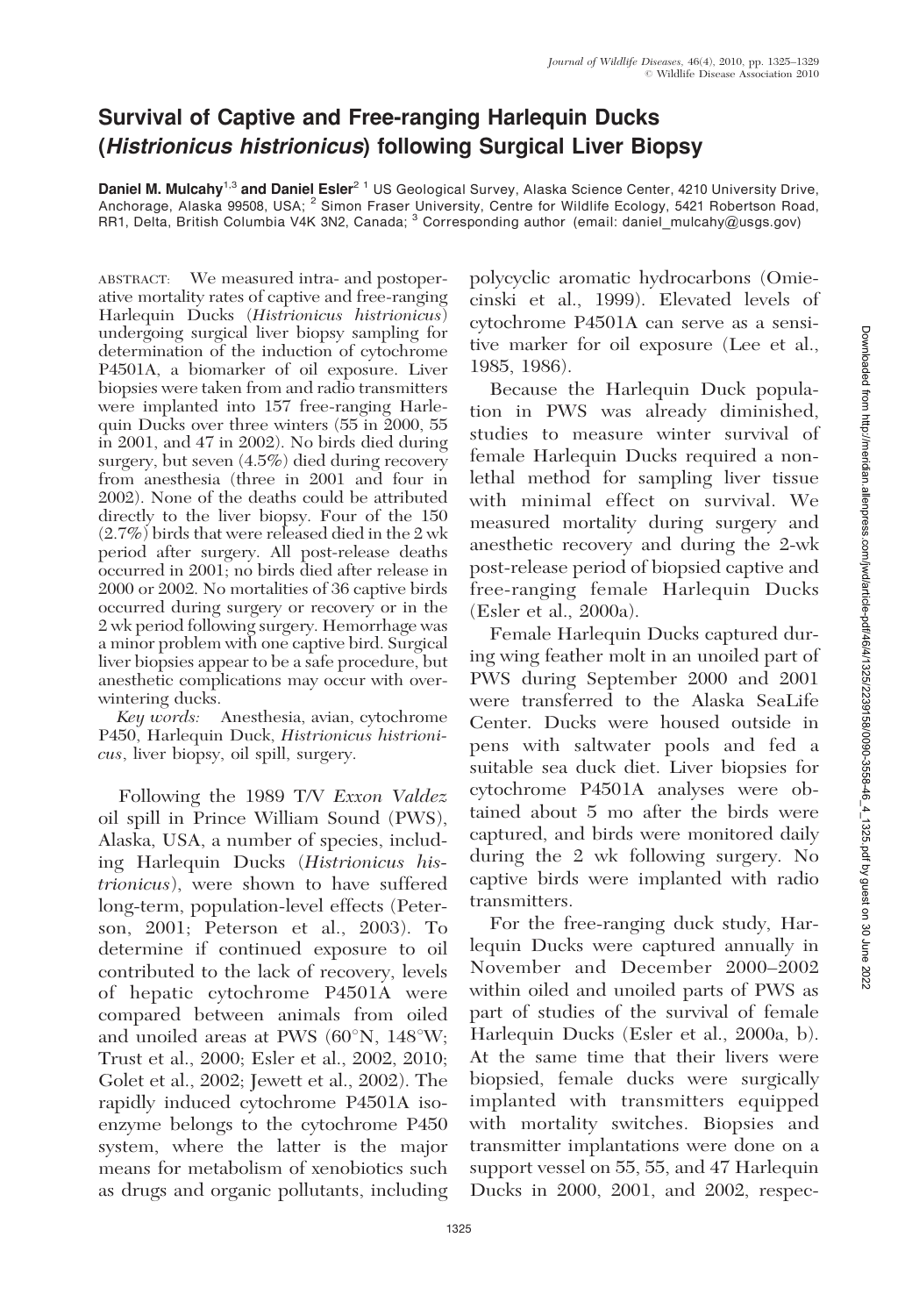tively. Radio-tracking flights began within a week of release and were completed weekly as weather permitted for the following year. Survival rates were reported for the first 2 wk, the period in which surgical complications are most likely to manifest, and the period shown to be ideal for censoring data following transmitter implantation (Esler et al., 2000a).

Anesthetic and surgical procedures used on both captive and free–ranging ducks followed methods published for Pigeon Guillemots (Cepphus columba) biopsied in the field (Degernes et al., 2002). Briefly, birds were mask-induced with isoflurane (Aerrane®, Anaquest, Madison, Wisconsin, USA) in oxygen (1 l/ min). The birds were intubated with cuffless endotracheal tubes. Body temperature was monitored with an esophageal sensor (Electro-Therm TM99A, Cooper Instrument, Middlefield, Connecticut, USA), and the heart rate was monitored using an esophageal stethoscope (Audible Patient Monitor®, A. M. Bickford, Wales Center, New York, USA). The coelomic incision and antenna exit sites were prepared by applying a water-soluble gel  $(Facilitator<sup>®</sup>, Blue Ridge Pharmaceuticals,$ Greensboro, North Carolina, USA) to the down feathers. The surgery sites were taped off and disinfected with povidoneiodine and draped. A midline incision was made in the skin and body wall, and the radio (A1–2, Holohil, Carp, Ontario, Canada) was placed into the right abdominal air sac, with the percutaneous antenna exiting ventrolaterally to the tail (Korschgen et al., 1996). Transmitters weighed 18 g (3% of average body weight). Curved forceps were used to isolate an approximately  $3\times10$  mm arc of tissue along the edge of the liver. The biopsy was excised, transferred to a cryogenic vial, and placed in liquid nitrogen. The liver edge was crushed for about 30 sec, the forceps were removed, and the liver was inspected for hemorrhage. If bleeding occurred, a small piece of absorbable gelatin foam (Gelfoam®, Pharmacia & Upjohn Co., Kalamazoo, Michigan, USA) was placed on the cut edge. Closure was done in two layers using a simple continuous pattern with 3– 0 polyglactin 910 suture (Vicryl<sup>®</sup>, Ethicon, Somerville, New Jersey, USA). Birds were left intubated on oxygen until they struggled against the endotracheal tube. Birds were held until they could hold their heads erect, and then placed into a kennel for at least 1 hr before release. Gross necropsies were done on all birds that died prior to release.

Thirty-six liver biopsy surgeries were done on captive ducks in February 2001  $(n=17)$  and 2002  $(n=19)$ . No captive ducks died during surgery or recovery or in the 2-wk monitoring period following biopsy. Two captive birds (one in 2001 and one in 2002) became severely apneic immediately after extubation. Both apneic birds were re-intubated and survived following oxygen support.

Proportions of free-ranging ducks that died were compared using Fisher's Exact test to a similar group of female Harlequin Ducks radio-marked without liver biopsies (Mulcahy et al., 1999). Mortalities that occurred during anesthetic recovery and mortalities that occurred within 2 wk of release were compared using one-tailed tests of the hypothesis that biopsied birds had higher mortality rates than birds not biopsied. The birds without liver biopsies were captured during wing molt, a period with higher natural survival than winter (Iverson and Esler, 2007). Thus this analysis would overestimate mortality associated with liver biopsy.

Liver biopsies were taken from 157 free-ranging ducks in the winters of 2000– 02. No birds died during surgery, but seven (4.5%) died during recovery from anesthesia. In 2000, none of the 55 freeranging birds died during surgery or recovery or in the 2-wk period immediate post-release. In 2001 no birds died during surgery, three of 55 (5%) birds died during recovery, and four of 52 (7%) birds released died in the 2 wk following release. In 2002 no birds died during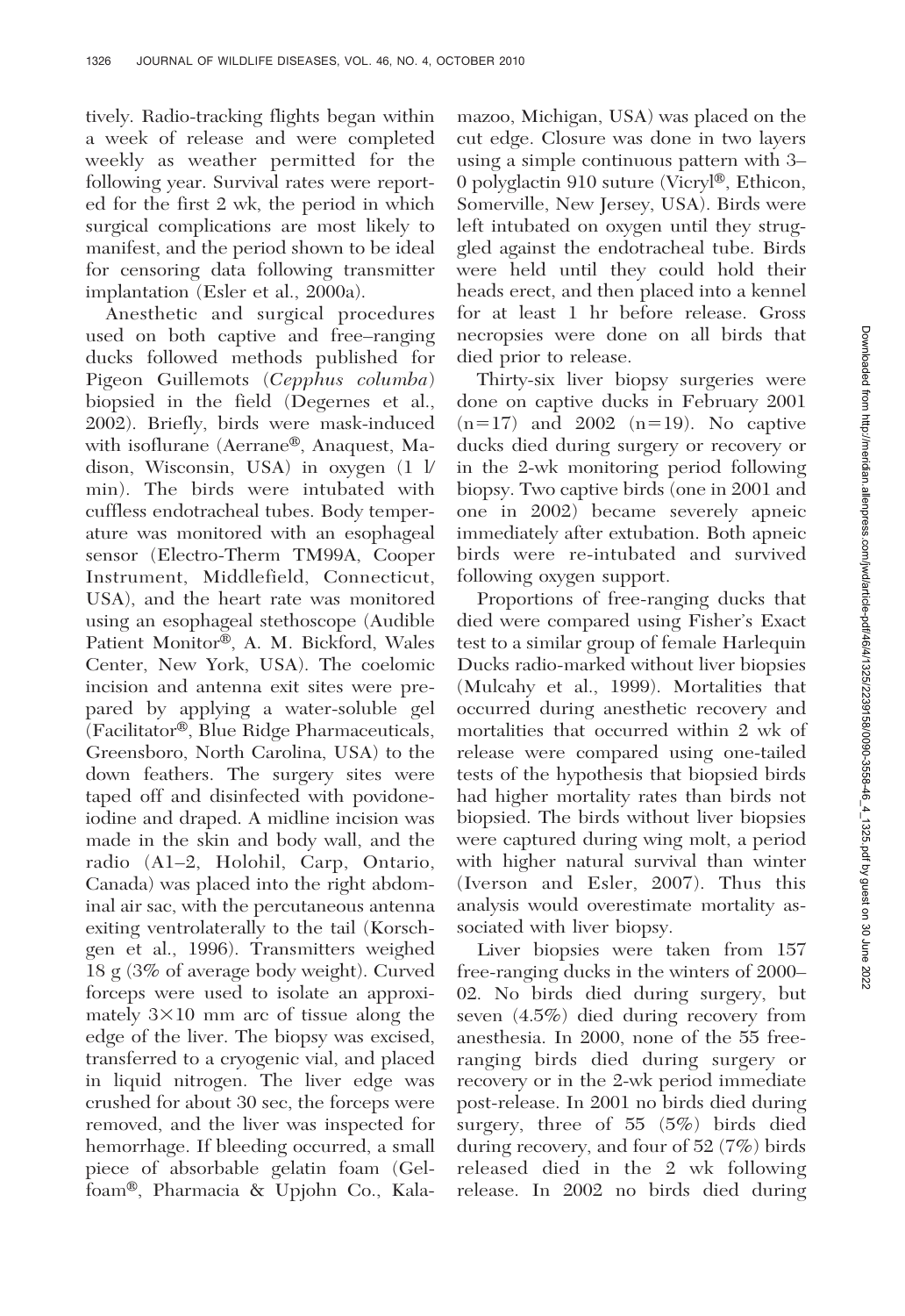surgery, four of 47 (8%) birds died during recovery, and no birds died in the initial 2 wk after release. All four of the birds that died during the 2-wk post-release period and four of the seven birds that died during recovery had been captured in unoiled areas of PWS.

Mean mortality rates during surgery and recovery for the biopsied birds in this study  $(4.5 \pm 1.6\%)$  were not significantly different  $(P=0.16)$  from the mortality rate  $(2.3\pm0.9\%)$  for ducks that were implanted but not biopsied (Mulcahy and Esler, 1999). During the 2-wk postoperative period, mortality rates for birds that had liver biopsies  $(2.7 \pm 1.3\%)$  did not significantly differ  $(P=0.75)$  from the rate  $(3.4\pm1.1\%)$  reported for ducks implanted but not biopsied (Mulcahy and Esler, 1999).

Five of seven free–ranging birds that died during recovery in 2001 and 2002 had survived anesthesia and surgery before developing identical signs and dying. Once the isoflurane was discontinued and the birds were repositioned to ventral or ventrolateral recumbency, they became severely dyspneic, including increased respiratory effort, open-mouthed breathing, and raspy respiratory sounds. Returning the birds to dorsal recumbency did not relieve the dyspnea. Dyspneic birds were given oxygen by facemask or by endotracheal tube for up to 45 min for birds that survived (three in 2001 and one in 2002) or until death occurred. Two additional birds died during recovery in 2001 and 2002 without signs of dyspnea or other gross abnormality. No obvious causes of death were found on necropsy of birds that died during recovery. There were no signs of hemorrhage at the biopsy sites, and no accumulation of blood was found in the coelom. None of the post-release birds that died were recovered.

Gelatin foam was applied to the cut edge of the livers that showed any bleeding. In 2000 gelatin foam was applied to the livers of 17 of 55 free–ranging ducks. With experience, gelatin foam was

applied more sparingly and was used in only one free–ranging duck each year in 2001 and 2002. Gelatin foam was used only once in captive ducks.

The mean weight of the birds sampled in PWS was  $579 \pm 41$  g (range: 372–688 g); the mean weight of the captive birds at surgery was  $543\pm35$  g (range:  $438-601$  g). The mean weight of all biopsy samples was 62.4 $\pm$ 35.6 mg (range: 10.6–181.4 mg). The mean weight of the biopsy samples was 0.01% of the mean weight of the ducks. The largest sample represented 0.05% of the body weight of the smallest duck. The liver samples we took were very small (maximum 181 mg) compared to the size of the lightest duck (372 g) we sampled. Even sizable (6% of liver mass) hepatectomies did not alter serum chemistries or liver function tests in Galahs (Eolophus roseicapillus), and liver mass as a percentage of body weight was restored within 7 days of surgery (Jaensch et al., 2000). Although not measured, liver function of the Harlequin Ducks was not likely affected by the liver biopsies we performed. Hemorrhage was not a significant problem during surgery, and no hemorrhages were found in ducks that died and were necropsied.

The severe dyspnea seen in some of the birds that died were not seen in the 307 Harlequin Ducks previously implanted with radio transmitters in PWS (Mulcahy and Esler, 1999; Esler et al., 2000b; Rizzolo et al., 2005; Iverson and Esler, 2006, 2007). However, that work was done during peak wing molt of female ducks from mid-August to mid-September. The present project was done on overwintering female ducks captured in November– December. No severe postsurgical dyspnea and mortality occurred during surgical liver biopsies taken from Pigeon Guillemots during nesting in the spring (Degernes et al., 2002). Similar signs of severe dyspnea leading to death have been seen in Surf Scoters (Melanitta perspicillata), White-winged Scoters (M. fusca), and Steller's Eiders (Polysticta stelleri)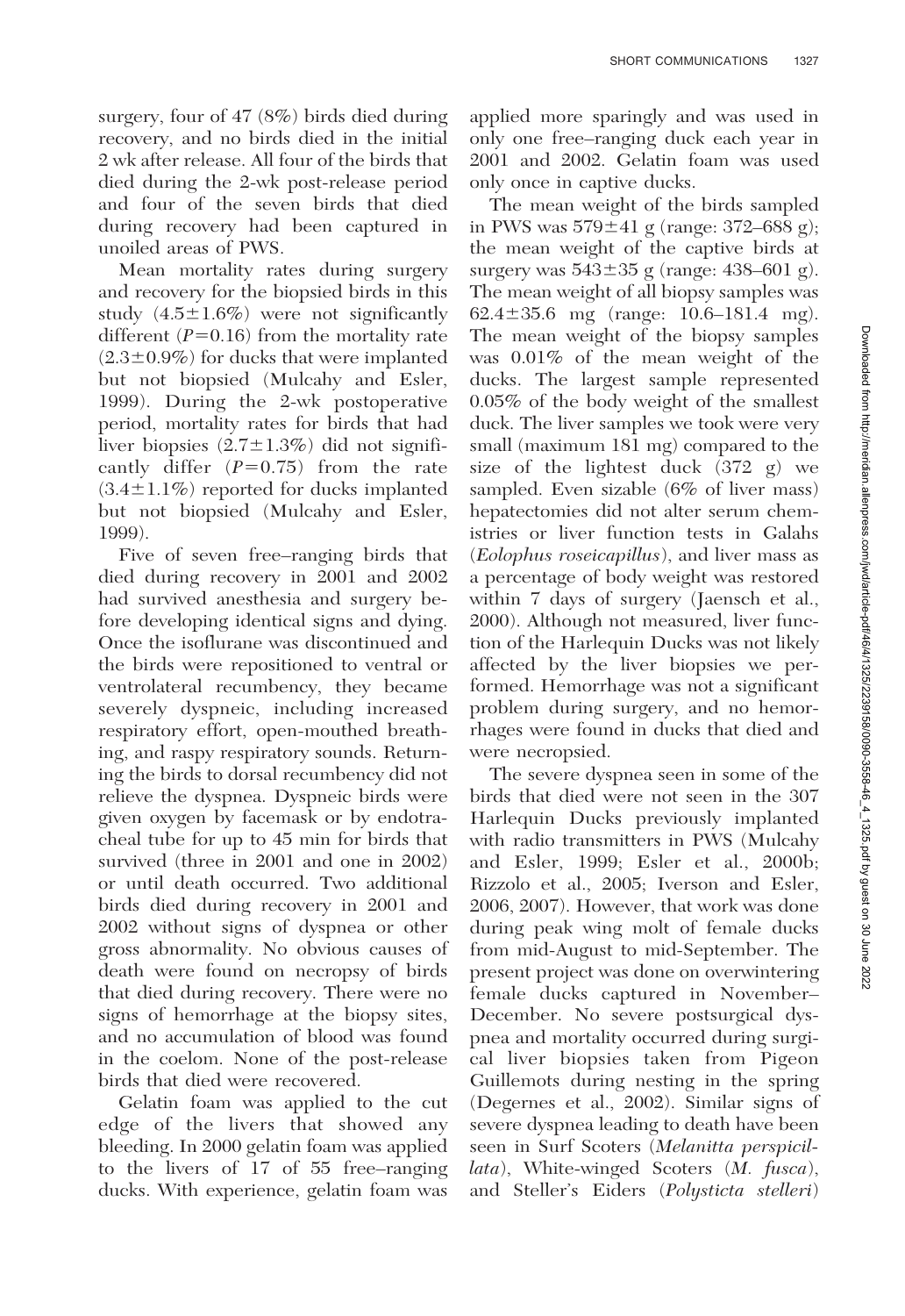when captured in the winter and implanted with transmitters (Mulcahy, unpubl. data).

The stress experienced by wild birds under winter conditions makes some of them poor candidates for capture, anesthesia, and surgery (Stoskopf et al., 2010). The overwinter mortality of Common Guillemots (Uria aalge) was effectively doubled by the additive effects of oil spills and environmental conditions (Votier et al., 2005). Perhaps reflecting the controlled captive environment, none of the captive Harlequin Ducks died following biopsy.

Mortality rates of free-ranging Harlequin Ducks during and following liver biopsy were not different from those reported for Harlequin Ducks without liver biopsies (Mulcahy and Esler, 1999). Although all surgical procedures result in a risk of mortality, we found that taking a liver biopsy did not markedly increase this risk over that incurred during radio implant surgeries. Therefore, we consider this an appropriate and relatively safe method of nonlethally obtaining tissue samples for contaminant analysis or other purposes.

We thank the crew of the M/V Discovery for field logistics. James Leach and Mark Mitchell provided additional surgical services. Kim Trust and Bruce Woodin supplied the weights of the liver biopsies. Studies were approved by the Institutional Animal Care and Use Committees at the Alaska SeaLife Center and Simon Fraser University. This study was supported by the Exxon Valdez Oil Spill Trustee Council; the authors' conclusions are their own and do not necessarily reflect the views of the Trustee Council. Mention of trade names does not constitute government endorsement of products.

## LITERATURE CITED

DEGERNES, L. A., C. A. HARMS, G. H. GOLET, AND D. M. MULCAHY. 2002. Anesthesia and liver biopsy techniques for Pigeon Guillemots (Cepphus columba) suspected of exposure to crude oil in marine environments. Journal of Avian Medicine and Surgery 16: 291–299.

- ESLER, D., T. D. BOWMAN, K. A. TRUST, B. E. BALLACHEY, T. A. DEAN, S. C. JEWETT, AND C. E. O'CLAIR. 2002. Harlequin Duck population recovery following the 'Exxon Valdez' oil spill: Progress, process and constraints. Marine Ecology Progress Series 241: 271–286.
- ———, D. M. MULCAHY, AND R. L. JARVIS. 2000a. Testing assumptions for unbiased estimation of survival of radiomarked harlequin ducks. Journal of Wildlife Management 64: 591–598.
- ———, J. A. SCHMUTZ, R. L. JARVIS, AND D. M. MULCAHY. 2000b. Winter survival of adult female harlequin ducks in relation to history of contamination by the Exxon Valdez oil spill. Journal of Wildlife Management 64: 839–847.
- ———, K. A. TRUST, B. E. BALLACHEY, S. A. IVERSON, T. L. LEWIS, D. J. RIZZOLO, D. M. MULCAHY, A. K. MILES, B. R. WOODIN, J. J. STEGEMAN, J. D. HENDERSON, AND B. W. WILSON. 2010. Cytochrome P4501A biomarker indication of oil exposure in harlequin ducks up to 20 years after the Exxon Valdez oil spill. Environmental Toxicology and Chemistry 29: 1138–1145.
- GOLET, G. H., P. E. SEISER, A. D. MCGUIRE, D. D. ROBY, J. B. FISCHER, K. J. KULETZ, D. B. IRONS, T. A. DEAN, S. C. JEWETT, AND S. H. NEWMAN. 2002. Long-term direct and indirect effects of the 'Exxon Valdez' oil spill on Pigeon Guillemots in Prince William Sound, Alaska. Marine Ecology Progress Series 241: 287–304.
- IVERSON, S. A., AND D. ESLER. 2006. Site fidelity and the demographic implications of winter movements by a migratory bird, the Harlequin Duck Histrionicus histrionicus. Journal of Avian Biology 37: 219–228.
	- ———, AND ———. 2007. Survival of female Harlequin Ducks during wing molt. Journal of Wildlife Management 71: 1220–1224.
- JAENSCH, S. M., L. CULLEN, AND S. R. RAIDAL. 2000. Assessment of liver function in Galahs (Elophus roseicapillus) after partial hepatectomy: A comparison of plasma enzyme concentrations, serum bile acid levels, and galactose clearance tests. Journal of Avian Medicine and Surgery 14: 164– 171.
- JEWETT, S. C., T. A. DEAN, B. R. WOODIN, M. K. HOBERG, AND J. J. STEGEMAN. 2002. Exposure to hydrocarbons 10 years after the Exxon Valdez oil spill: Evidence from cytochrome P4501A expression and biliary FACs in nearshore demersal fishes. Marine Environmental Research 54: 21–48.
- KORSCHGEN, C. E., K. P. KENOW, A. GENDRON-FITZPATRICK, W. L. GREEN, AND F. J. DEIN. 1996. Implanting intra-abdominal radiotransmitters with external whip antennas in ducks. Journal of Wildlife Management 60: 132–137.
- LEE, Y. Z., F. A. LEIGHTON, D. B. PEAKALL, R. J.